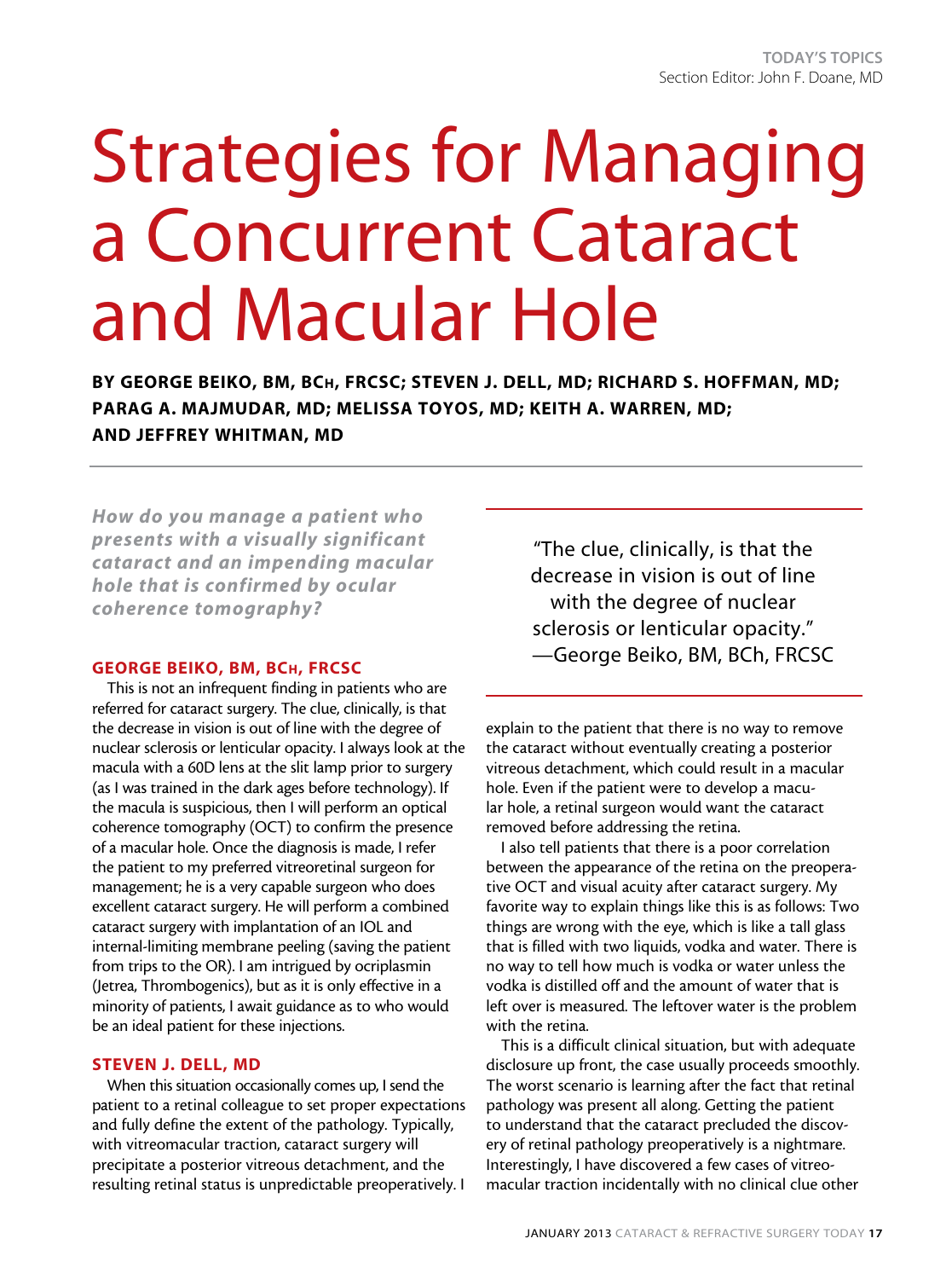than that the visual acuity did not match the cataract's density. OCT has changed the way we practice.

### Richard S. Hoffman, MD

My approach would basically depend on the patient's ability to understand the nuances of the clinical situation. In a patient who was able to comprehend his or her pathology and options, I would explain the probable need for a pars plana vitrectomy with release of the vitreomacular traction. I would explain that our retina specialist prefers to have the cataract removed before proceeding with the retinal surgery to enhance the view and reduce potential lenticular complications from the surgery. I would explain the remote possibility of the cataract surgery worsening his or her vision due to increased macular edema or the development of a full-thickness hole. I would also explain the remote possibility of the cataract surgery improving the vitreomacular traction by creating a complete posterior vitreous detachment. I would then take out the cataract and refer the patient to our retinal specialist. If the patient were unable to understand these nuances, I would send him or her to the retinal specialist before removing the cataract.

### Melissa Toyos, MD

The happiest way to discuss this case scenario is with confirmation of retinal pathology prior to cataract surgery. This implies that either I have been able to appreciate some subtlety in the fundus examination or that the patient was symptomatic due to macular traction and was sent for a macular OCT to hopefully illuminate the source of symptoms. A more challenging case scenario is the preexisting retinal pathology that is not discovered before surgery, which often leads to lengthy and difficult conversations with unhappy patients. In this case, the OCT will be useful to discuss findings with the patient and to set reasonable expectations for postoperative outcomes. I would refer the patient to our retinal specialists for examination, ocriplasmin, which has been recently approved by the FDA for vitreomacular traction, and potentially observation before pursuing cataract surgery.

### Parag Majmudar, MD

This case illustrates the importance of a complete preoperative cataract examination. In today's world of barreling through the clinic to see more patients, it would be easy to overlook something like an impending macular hole, as the patient's visual acuity could be chalked up entirely to the presence of a cataract. After the case, however, when the visual acuity does not meet expectations, the patient may be inclined to think that surgery caused the problem.

If presented with this situation, I would advise the patient that this condition exists and refer him or her to a vitreoretinal colleague. In many cases, the retinal specialist may confirm the diagnosis and recommend a more thorough evaluation after the cataract's extraction. The addition of ocriplasmin to the pharmacologic armamentarium for symptomatic vitreomacular adhesion may change the paradigm that retinal specialists use, but in any case, the take-home message is that there is no substitute for careful preoperative examination.

### Keith A. Warren, MD

The appropriate management for this patient should include a referral to a retinal specialist for further evaluation. As a practicing retinal specialist, my evaluation would include a slit lamp and contact lens exam, spectral domain OCT, and possibly angiography. Angiography would be useful as a prognostic indicator if concurrent cystoid macular edema is noted or suspected. (Cystoid macular edema has a worse prognosis and should be addressed more promptly.) Once the anatomy of the macula has been established, an assessment can be made regarding the role of the cataract versus macular traction as the etiology of the patient's symptoms. Treatment options for significant macula traction ultimately include enzymatic vitreous-retinal interface cleavage (ocriplasmin) and a vitrectomy with an internal-limiting membrane peel. During the postevaluation discussion with the patient, I inform him or her of my findings, and I usually recommend cataract surgery be performed first. This approach typically helps to delineate between the cataract and macula as the culprit of the patient's visual complaint and does not hamper the retinal surgery or the outcome. Sometimes, these patients are quite satisfied after cataract surgery with abatement of their symptoms and only require periodic monitoring of the retinal disease. I do not recommend implanting a multifocal IOL in these patients, because the reduction of contrast sensitivity in patients with macular disease can be exacerbated with this type of lens.

### Jeffrey Whitman, MD

If OCT reveals a lamellar hole (not a stage 4 macular hole), I would recommend proceeding with cataract surgery after a discussion with the patient. Many retinal surgeons contend that patients with lamellar holes and early macular holes typically do not do as well with a pars plana vitrectomy as with full-thickness holes. After seeing a retinal physician for a consultation for a baseline evaluation, the patient would undergo cataract surgery with implantation of an acrylic IOL.